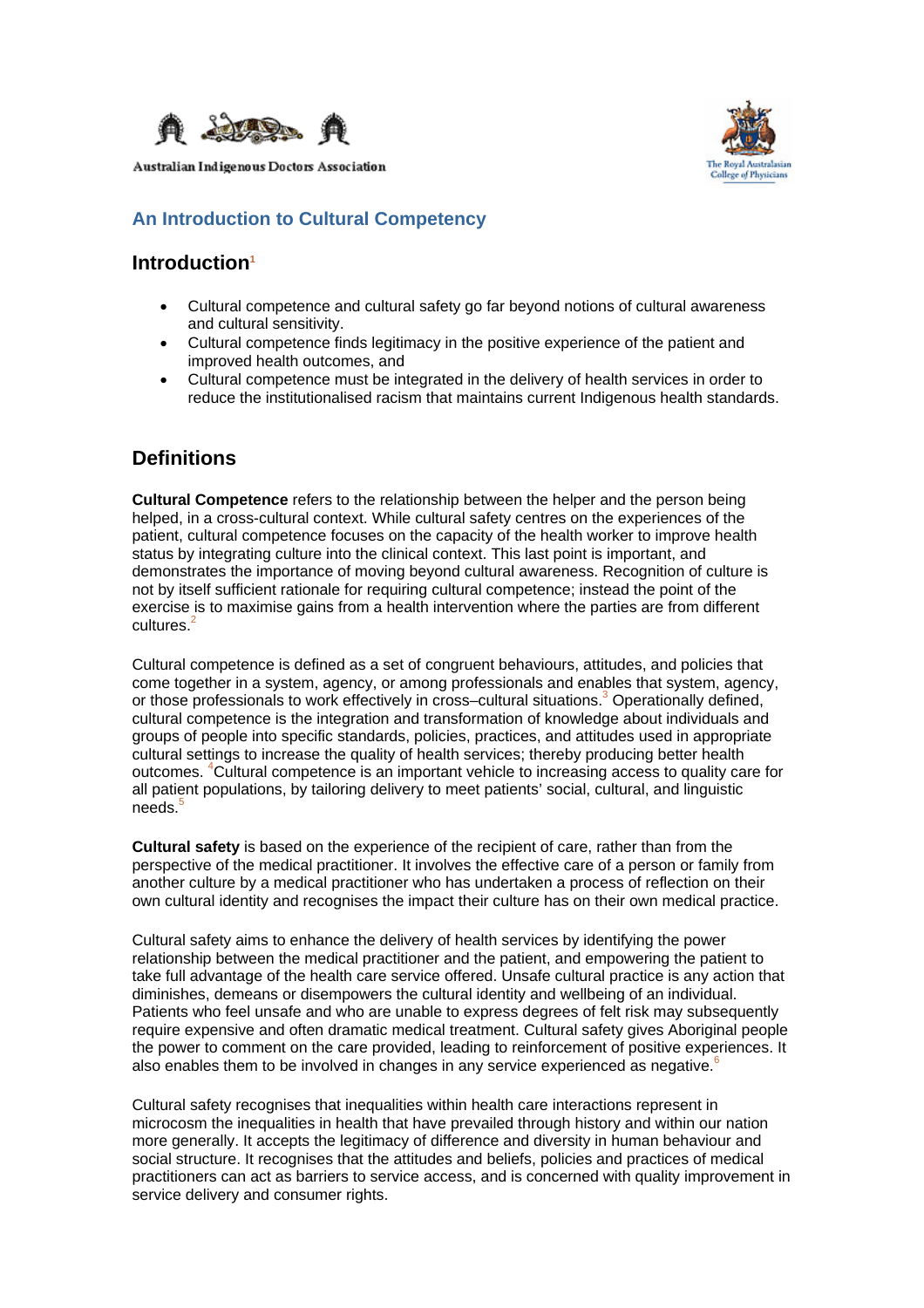#### **Rationale**

Australian society has developed and maintained a social distance from Indigenous Australians. Frequently Indigenous Australians are confronted with a very negative looking glass from others who have considerable potential power over them, including doctors. Consequently there is considerable insecurity about Indigenous Australian's perception of self, traditions and their background in relation to health services and to the wider society. This is exemplified in the poor health statistics for Aboriginals and Torres Strait Islanders.<sup>7</sup>

#### **The Service System**

There are five essential elements that contribute to a service system's ability to become more culturally competent.

The system should:

- Value diversity
- Have the capacity for cultural self–assessment
- Be conscious of the "dynamics" inherent when cultures interact
- Institutionalise cultural knowledge, and
- Develop adaptations to service delivery reflecting an understanding of diversity between and within cultures<sup>8</sup>

These five elements must be present in every level of the service delivery system. They should be reflected in attitudes, structures, policies, and services.<sup>9</sup>

## **Framework for Cultural Competence Training10**

Cultural competence embraces many variables and a twelve-point framework can be configured as a four-part construct. The four parts are:

- An over-arching aim
- Four domains of cultural impact
- Four applications to medical practice
- Three implications for the medical profession

*The overarching aim of cultural competence is to maximise health gains from an intervention where the parties are from different cultures.* Within this aim, cultural impacts are recognised as important for the achievement of best health outcomes.

The **domains** of cultural impact have been identified as:

- Different health perspectives
- Values
- Symptom hierarchies
- Variations in community capacity

Corresponding **applications** to medical practice embrace:

- Conceptual understanding
- Professional practice
- Clinical acumen
- Treatment and care

Finally, three **implications** for the medical profession to consider are:

- The role of the doctor
- Workforce composition
- Registration and ongoing medical education